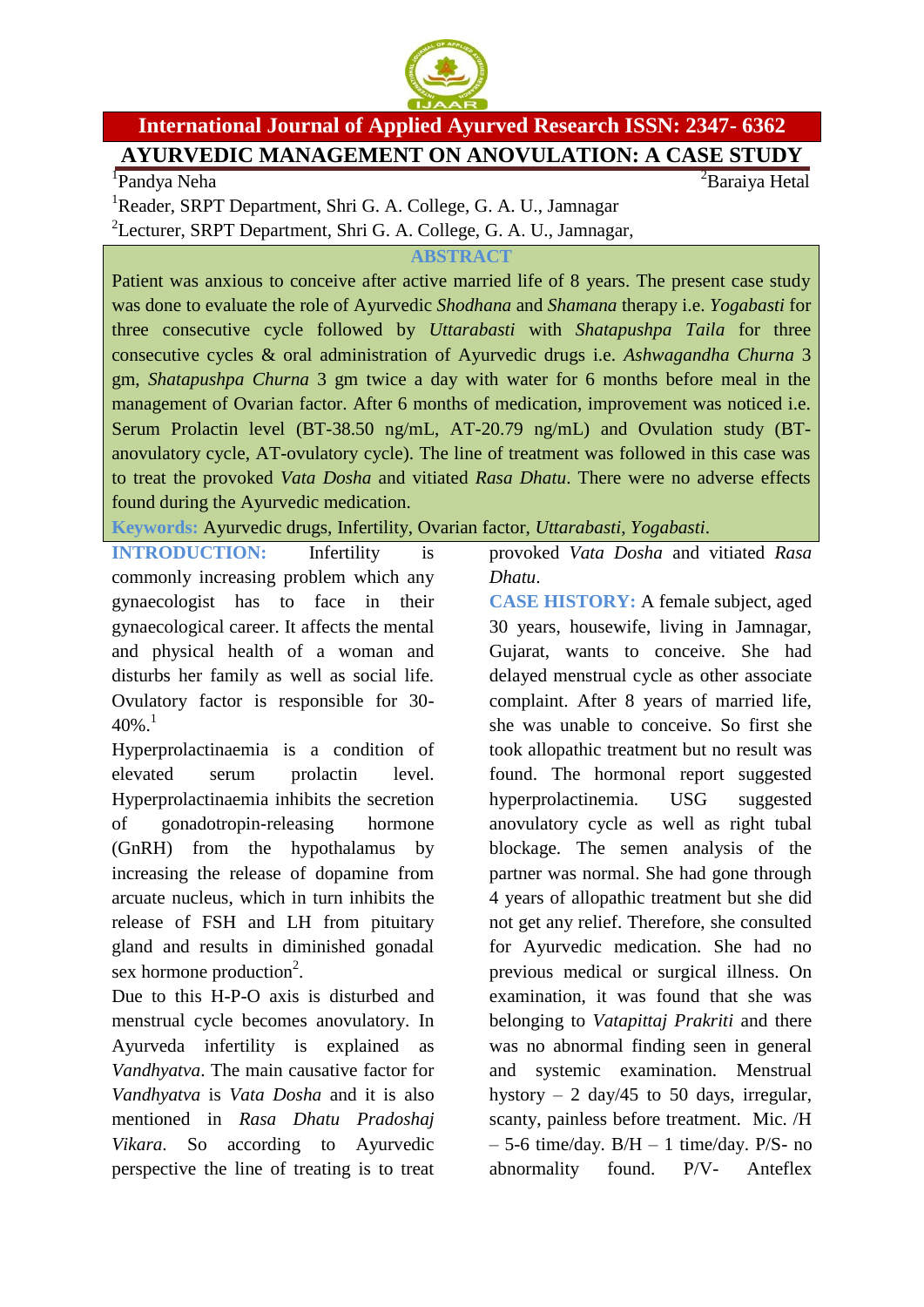Anteverted uterus, No tenderness in Cx. BP-110/70mmHg, pulse-72/min, wt.36 kg and ht. 150 cm.

**TREATMENT PROTOCOL:** The

treatment was carried out with the

following medicines (Table 1  $& 1.1$ ) for six months. During this period she was advised to take *Laghu*, *Supachya Aahara*  (which is easy to digest) and to avoid *Divaswapna* (sleeping at day time).

**Table 1:** Medication

| <b>Medication</b>    | <b>Dose</b>                                  | Anupana | <b>Time</b>        |
|----------------------|----------------------------------------------|---------|--------------------|
| Ashwagandha Churna + | $3 \text{ gm} + 3 \text{ gm} = 6 \text{ gm}$ | Water   | After meal         |
| Shatapushpa Churna   | twice a day                                  |         |                    |
| Yogabasti            | 3 consecutive cycles                         | -       | After menstruation |
| Uttarabasti          | 3 consecutive cycles                         |         | After menstruation |

**Table 1.1: Medication**

| Yogabasti              |                                            |  |
|------------------------|--------------------------------------------|--|
| Anuvasana Basti-       | Asthapana Basti- Dashmoola Kwatha - 250 ml |  |
| Sahachara Taila-100 ml | Sahachara Taila-100 ml                     |  |
|                        | Shatapushpa Kalka-50 gm                    |  |
|                        | $Madhu - 30 gm$                            |  |
|                        | Saindhava $-5$ gm                          |  |
| Uttarabasti            | Shatapushpa Taila $-5$ ml each procedure   |  |

**OBSERVATION AND RESULTS:** After 6 months of medication, ovulation occurred and menstrual cycle became regular.

## **Table 2: Investigation**

| Investigation               |                             |                         |  |  |
|-----------------------------|-----------------------------|-------------------------|--|--|
| Hormonal reports            | Before treatment            | After treatment         |  |  |
| Serum Prolactin level       | $38.50$ ng/mL               | $20.79$ ng/mL           |  |  |
| <b>FSH</b>                  | 8.50 IU/L (in normal range) |                         |  |  |
| <b>LH</b>                   | 9.12 IU/L (in normal range) |                         |  |  |
| <b>USG- Ovulation Study</b> | Before treatment-           | After treatment-        |  |  |
|                             | <b>Both ovaries- MSF</b>    | Ovulation on $14th$ day |  |  |

**DISCUSSION:** *Vandyatva* due to anovulation is *Vata*-*Kapha Pradhana Vyadhi*. It is *Vikruti* of *Vata Dosha*.(i.e. *Apana Vayu Karmatah Hani*) occurs. Hence main line of treatment could be *Vata Kapha Shamaka*, *Agnidipana*, *Pachaka* and *Vatanulomaka* and *Brimhana*. Hyperprolactinemia is one of main causative factor for anovulation and it is stress induced hormone. *Tikta Rasa* of *Shatapushpa<sup>3</sup>* and *Ashvagandha***<sup>4</sup>** causes *Rasa Raktashodhana*, *Agnideepana* and *Amapachana*. *Ushna Virya* of both drugs works as *Rutupravartana*,

*Yonishukravishodhana* and *Vatashamana*. *Shatapushpa<sup>5</sup>* is a phytoestrogen, it exerts both estrogenic and antiestrogenic activity. It acts in both high oestrogenic and low oestrogenic condition. Thus it corrects hypoestrogenic condition due to hyperprolactinemia. Due antistress property of *Ashvagandha<sup>6</sup>* , it regulates hyperprolactinemia and corrects H-P-O axis with promoting ovulation.

*Yogabasti* - *Dashmula Kwath* was used for *Niruha Basti* because *Dashmula* has been proved *Uttama Vatakaphagna* and *Sahachara Taila* is also best *Shamana*